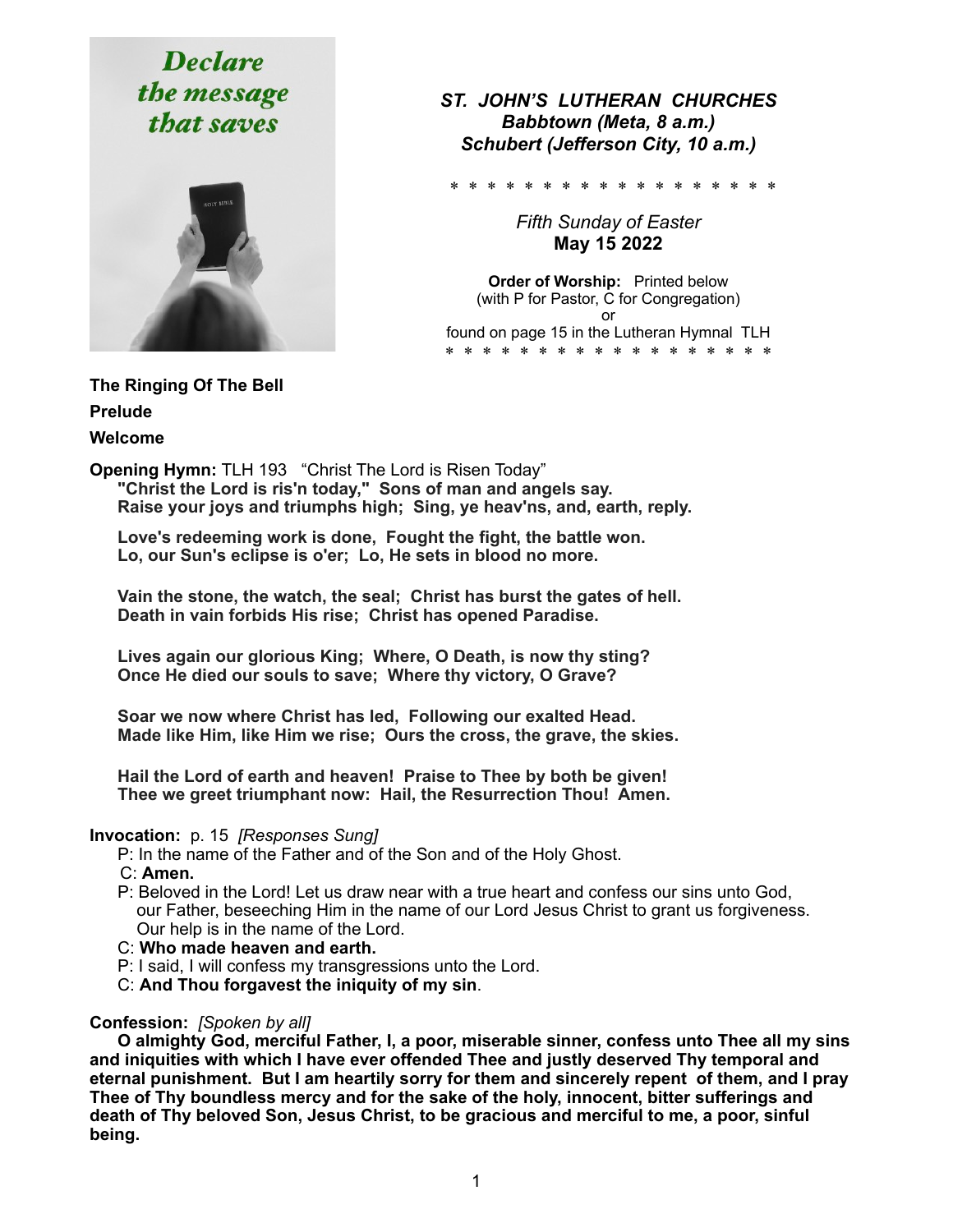#### **Absolution:** p. 16

 P:Upon this your confession, I, by virtue of my office, as a called and ordained servant of the Word, announce the grace of God unto all of you, and in the stead and by the command of my Lord and Savior, Jesus Christ, I forgive you all your sins in the name of the Father and of the Son and of the Holy Ghost.

C: *[Sung]* **Amen.**

#### **Introit**

**Gloria Patri:** p.16 *[Sung]* 

 C: **Glory be to the Father and to the Son and to the Holy Ghost; As it was in the beginning, is now, and ever shall be, world without end. Amen.**

#### **Kyrie:** p.17*[Sung]*

C: **Lord, have mercy upon us. Christ, have mercy upon us. Lord, have mercy upon us.** 

#### **Gloria in Excelsis**:p. 17-19 *[Sung]*

 C: **Glory be to God on high; And on earth peace, good will toward men. We praise Thee, we bless Thee, we worship Thee, We glorify Thee, we give thanks to Thee, for Thy great glory. O Lord God, heav'nly King, God the Father Almighty. O Lord, the only-begotten Son, Jesus Christ; O Lord God, Lamb of God, Son of the Father, That takest away the sin of the world, have mercy upon us. Thou that takest away the sin of the world, receive our prayer. Thou that sittest at the right hand of God the Father, have mercy upon us. For Thou only art holy; Thou only art the Lord. Thou only, O Christ, with the Holy Ghost, art most high in the glory of God the Father. Amen.** 

#### **Salutation And Response:** p.19

- P: The Lord be with you.
- C: *[Sung]* **And with thy spirit.**

#### **The Prayer Of The Day:** *[Spoken by all]*

 **O God, You make the minds of Your faithful to be of one will. Grant that we may love what You have commanded and desire what You promise, that among the many changes of this world our hearts may be fixed where true joys are found; through Jesus Christ, our Lord, who lives and reigns with You and the Holy Spirit, one God, now and forever.** 

#### **Response** *[Sung]:* **Amen.**

#### **First Scripture Reading:** Acts 11:1-18

**<sup>1</sup>**The apostles and the believers throughout Judea heard that the Gentiles also had received the word of God. **2** So when Peter went up to Jerusalem, the circumcised believers criticized him **3** and said, "You went into the house of uncircumcised men and ate with them."**4** Starting from the beginning, Peter told them the whole story: **5** "I was in the city of Joppa praying, and in a trance I saw a vision. I saw something like a large sheet being let down from heaven by its four corners, and it came down to where I was. **6** I looked into it and saw fourfooted animals of the earth, wild beasts, reptiles and birds. **7** Then I heard a voice telling me, 'Get up, Peter. Kill and eat.' **8** "I replied, 'Surely not, Lord! Nothing impure or unclean has ever entered my mouth.' **9** "The voice spoke from heaven a second time, 'Do not call anything impure that God has made clean.' **10** This happened three times, and then it was all pulled up to heaven again. <sup>11</sup> "Right then three men who had been sent to me from Caesarea stopped at the house where I was staying. **12** The Spirit told me to have no hesitation about going with them. These six brothers also went with me, and we entered the man's house. **13** He told us how he had seen an angel appear in his house and say, 'Send to Joppa for Simon who is called Peter.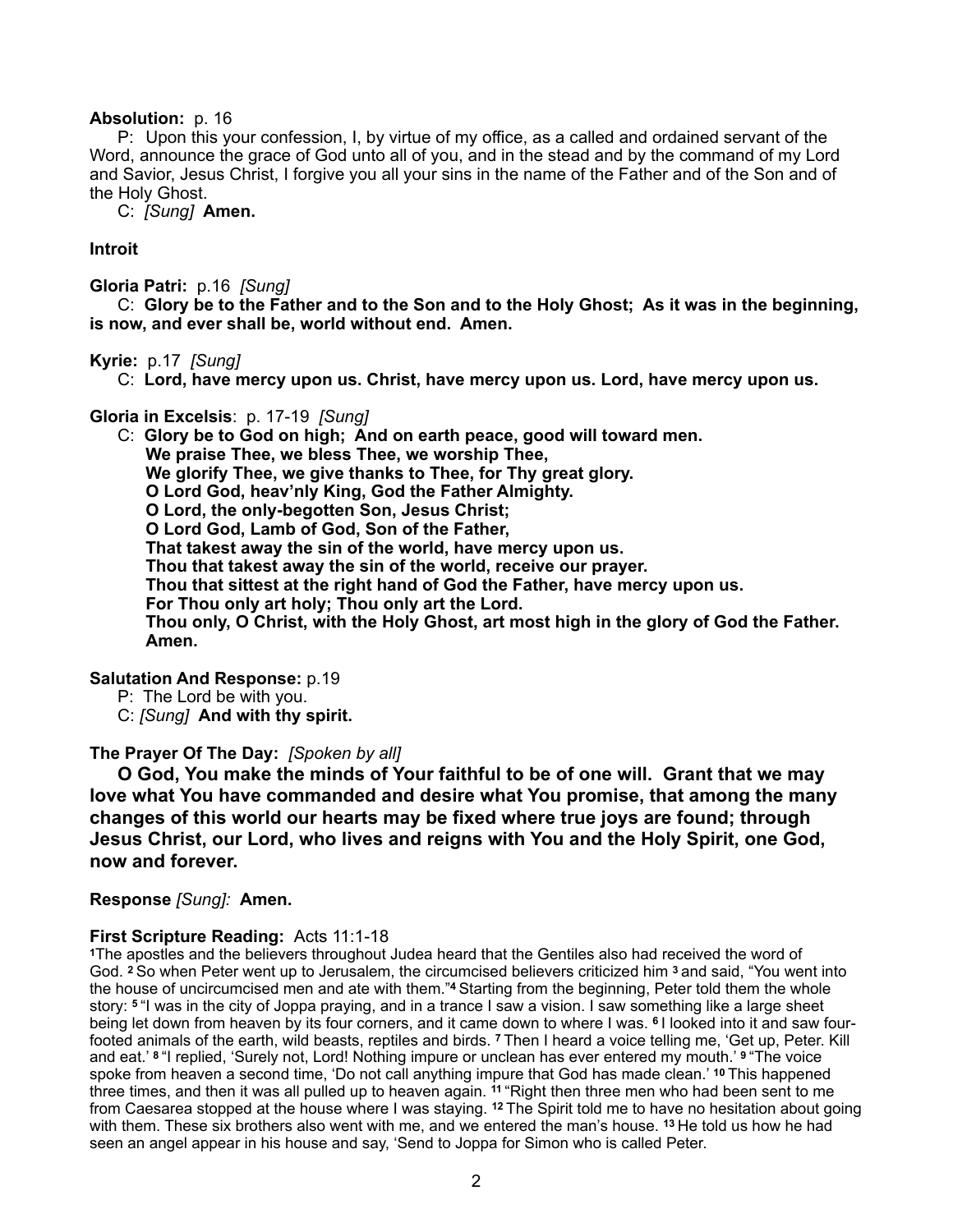**<sup>14</sup>**He will bring you a message through which you and all your household will be saved.'**15** "As I began to speak, the Holy Spirit came on them as he had come on us at the beginning. **16** Then I remembered what the Lord had said: 'John baptized with water, but you will be baptized with the Holy Spirit.' **17** So if God gave them the same gift he gave us who believed in the Lord Jesus Christ, who was I to think that I could stand in God's way?"**18** When they heard this, they had no further objections and praised God, saying, "So then, even to Gentiles God has granted repentance that leads to life."

#### **Epistle Reading:** Revelation 21:1-7

**<sup>1</sup>**Then I saw "a new heaven and a new earth," for the first heaven and the first earth had passed away, and there was no longer any sea. **2** I saw the Holy City, the new Jerusalem, coming down out of heaven from God, prepared as a bride beautifully dressed for her husband. **3** And I heard a loud voice from the throne saying, "Look! God's dwelling place is now among the people, and he will dwell with them. They will be his people, and God himself will be with them and be their God. **4** 'He will wipe every tear from their eyes. There will be no more death' or mourning or crying or pain, for the old order of things has passed away." **5** He who was seated on the throne said, "I am making everything new!" Then he said, "Write this down, for these words are trustworthy and true." **6** He said to me: "It is done. I am the Alpha and the Omega, the Beginning and the End. To the thirsty I will give water without cost from the spring of the water of life. **7** Those who are victorious will inherit all this, and I will be their God and they will be my children

#### **Gradual**

#### **The Sentence Of The Season**

#### **The "Triple Hallelujah":**

#### C: *[Sung]* **Hallelujah! Hallelujah! Hallelujah!**

P: The Holy Gospel that is appointed to be read for today is from the Gospel of St. John, chapter 16, beginning with verse 12.

#### C:*[Sung]* **Glory be to Thee, O Lord!**

#### **The Gospel Reading:** John 16:12-22

**<sup>12</sup>**"I have much more to say to you, more than you can now bear. **13** But when he, the Spirit of truth, comes, he will guide you into all the truth. He will not speak on his own; he will speak only what he hears, and he will tell you what is yet to come. **14** He will glorify me because it is from me that he will receive what he will make known to you. **15** All that belongs to the Father is mine. That is why I said the Spirit will receive from me what he will make known to you." **16** Jesus went on to say, "In a little while you will see me no more, and then after a little while you will see me." **17** At this, some of his disciples said to one another, "What does he mean by saying, 'In a little while you will see me no more, and then after a little while you will see me,' and 'Because I am going to the Father'?" **18** They kept asking, "What does he mean by 'a little while'? We don't understand what he is saying." **<sup>19</sup>**Jesus saw that they wanted to ask him about this, so he said to them, "Are you asking one another what I meant when I said, 'In a little while you will see me no more, and then after a little while you will see me'? **20** Very truly I tell you, you will weep and mourn while the world rejoices. You will grieve, but your grief will turn to joy. **21** A woman giving birth to a child has pain because her time has come; but when her baby is born she forgets the anguish because of her joy that a child is born into the world. **22** So with you: Now is your time of grief, but I will see you again and you will rejoice, and no one will take away your joy.

- P: Here ends the reading of the Holy Gospel.
- C:*[Sung]* **Praise be to Thee, O Christ!**

#### **The Apostles' Creed** p. 12

 **I believe in God, the Father Almighty, maker of heaven and earth.** 

 **And in Jesus Christ, His only Son, our Lord; Who was conceived by the Holy Ghost, Born of the Virgin Mary; Suffered under Pontius Pilate, Was crucified, dead and buried; He descended into hell; The third day He rose again from the dead; He ascended into heaven and sitteth on the right hand of God, the Father almighty; From thence He shall come to judge the quick and the dead.** 

 **I believe in the Holy Ghost; the Holy Christian Church, the communion of saints; The forgiveness of sins, The resurrection of the body; And the life everlasting. Amen.**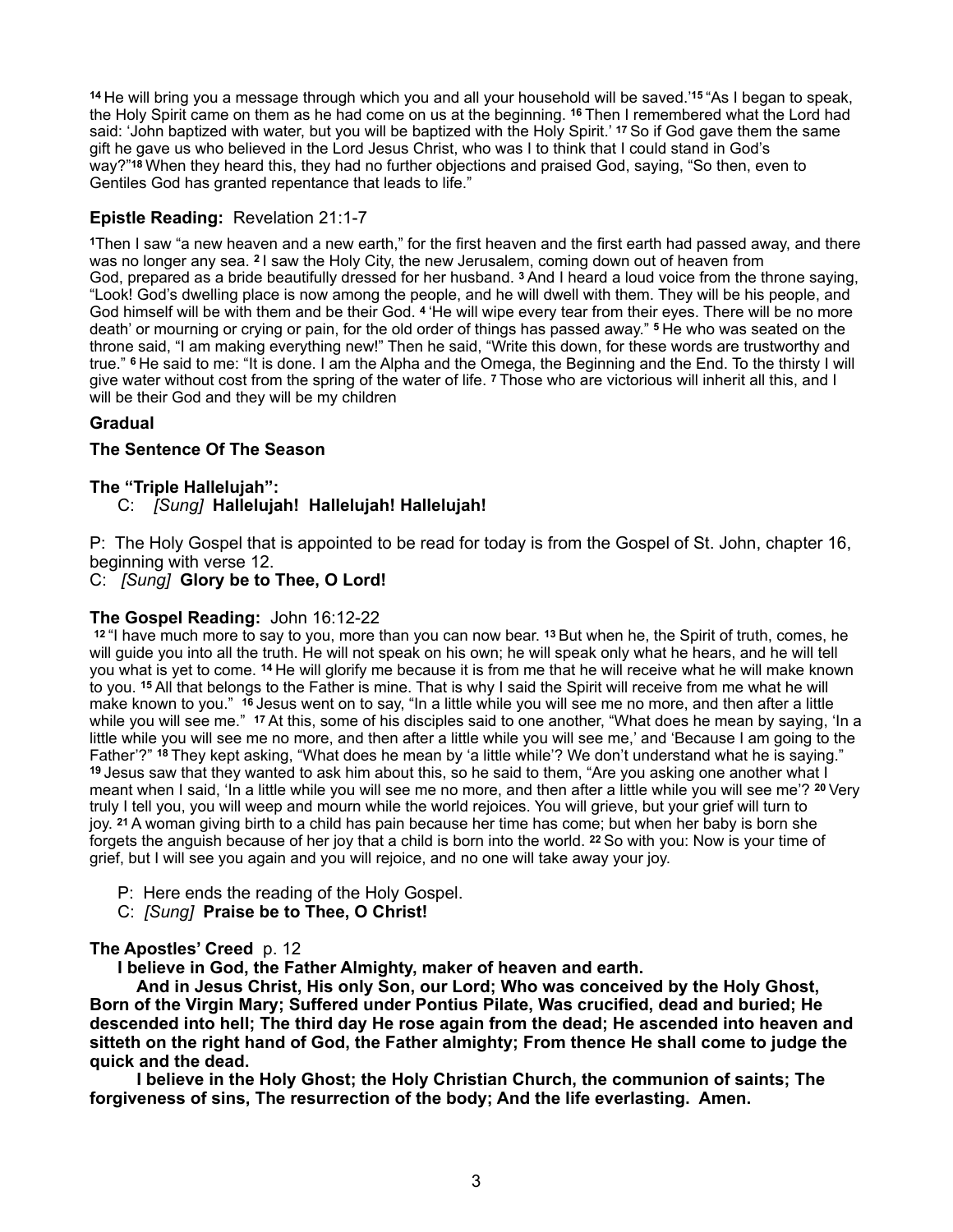**Sermon Hymn:** TLH 205"The Day Of Resurrection" **The day of resurrection, Earth, tell it out abroad, The Passover of gladness, The Passover of God. From death to life eternal, From this world to the sky, Our Christ hath bro't us over With hymns of victory.**

 **Our hearts be pure from evil That we may see aright The Lord in rays eternal Of resurrection light And, list'ning to His accents, May hear, so calm and plain, His own "All hail!" and, hearing, May raise the victor strain.** 

 **Now let the heav'ns be joyful, Let earth her song begin, Let all the world keep triumph And all that is therein. Let all things, seen and unseen, Their notes of gladness blend; For Christ the Lord hath risen, -- Our joy that hath no end. Amen.**

**Sermon:** "Declare The Message That Saves**"** Text: Acts 11:1-18

*(Usual time for The Offering – offering plates are at the entrances or can be mailed or given online.)* 

#### **Offertory** p. 22 *[Sung]*

 **Create in me a clean heart, O God, and renew a right spirit within me. Cast me not away from Thy presence, and take not Thy Holy Spirit from me. Restore unto me the joy of Thy salvation; And uphold me with Thy free spirit. Amen.**

#### **Prayers**

*[Babbtown will conclude with The Lord's Prayer, Hymn – TLH 409, The Benediction and Closing Hymn – TLH 207, vs. 4 .]* 

#### **THE ORDER OF HOLY COMMUNION**

*[We invite those who are communicant members of sister Lutheran Congregations, in the fellowship of LC-MS, and are repentant, to commune with us.]* 

**The Preface:** p. 24 *[Responses Sung]*

- P: The Lord be with you.
- C: **And with thy spirit.**
- P: Lift up your hearts.
- C: **We lift them up unto the Lord.**
- P: Let us give thanks unto the Lord, our God.
- C: **It is meet and right so to do.**
- P:It is truly meet, right and salutary that we should at all time and in all places give thanks unto Thee, O Lord, holy Father, almighty, everlasting God ….

#### **The Proper Preface** p. 25

 P: …. therefore with angels and archangels, and with all the company of heaven, we laud and magnify Thy glorious name, evermore praising Thee and singing:

#### **The Sanctus:** p. 26 *[Sung]*

 **Holy, holy, holy, Lord God of Sabaoth; Heav'n and earth are full of Thy glory; Hosanna, Hosanna, Hosanna in the highest. Blessed is He, Blessed is He, Blessed is He that cometh in the Name of the Lord. Hosanna, Hosanna, Hosanna in the highest.**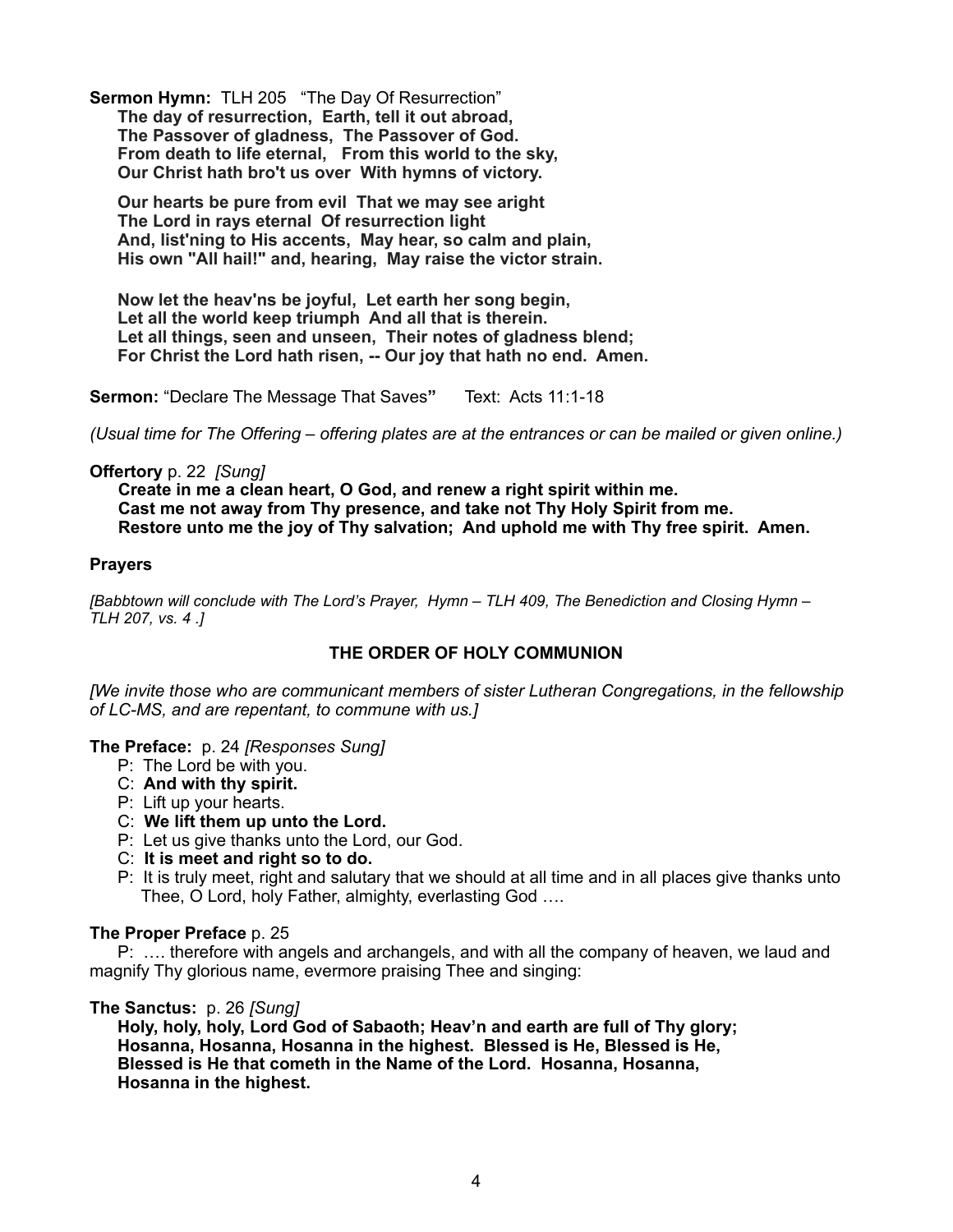**The Lord's Prayer:** p. 27

 **Our Father who art in heaven, hallowed be Thy name; Thy kingdom come; Thy will be done on earth as it is in heaven; Give us this day our daily bread; And forgive us our trespasses as we forgive those who trespass against us; And lead us not into temptation; But deliver us from evil;** 

 *[Sung]* **For Thine is the kingdom and the power and the glory forever and ever. Am***e***n** 

#### **The Words of Institution:** p . 27

Our Lord Jesus Christ, the same night in which He was betrayed, took bread; and when He had given thanks, He brake it and gave it to His disciples, saying, "Take eat; this is My body, which is given for you. This do in remembrance of me."

 After the same manner also He took the cup when He had supped, and when He had given thanks, He gave it to them, saying, "Drink ye all of it; this cup is the New Testament in My blood, which is shed for you for the remission of sins. This do, as oft as ye drink it, in remembrance of Me."

#### **The Pax Domini: p. 27**

P: The peace of the Lord be with you always. C: *[Sung]* **A - - - - men.** 

#### **The Agnus Dei:** p. 28 *[Sung]*

**O Christ, Thou Lamb of God, that takest away the sin of the world, have mercy upon us. O Christ, Thou Lamb of God, that takest away the sin of the world, have mercy upon us. O Christ, Thou Lamb of God, that takest away the sin of the world, Grant us Thy peace. A - - - - - - men.** 

**The Distribution** 

**Distribution Hymn:** TLH 409 "Let Us Ever Walk With Jesus"

**Let us ever walk with Jesus, Follow His example pure, Flee the world, which would deceive us And to sin our souls allure. Ever in His footsteps treading, Body here, yet soul above, Full of faith and hope and love, Let us do the Father's bidding. Faithful Lord, abide with me; Savior, lead, I follow Thee.** 

 **Let us suffer here with Jesus, To His image e'er conform; Heaven's glory soon will please us, Sunshine follow on the storm. Tho' we sow in tears of sorrow, We shall reap with heav'nly joy; And the fears that now annoy Shall be laughter on the morrow. Christ, I suffer here with Thee; There, oh, share Thy joy with me!** 

 **Let us also die with Jesus. His death from the second death, From our soul's destruction, frees us, Quickens us with life's glad breath. Let us mortify, while living, Flesh and blood and die to sin; And the grave that shuts us in Shall but prove the gate to heaven. Jesus, here I die to Thee There to live eternally.** 

 **Let us gladly live with Jesus; Since He's risen from the dead, Death and grave must soon release us. Jesus, Thou art now our Head, We are truly Thine own members; Where Thou livest, there live we. Take and own us constantly, Faithful Friend, as Thy dear brethren. Jesus, here I live to Thee, Also there eternally. Amen.**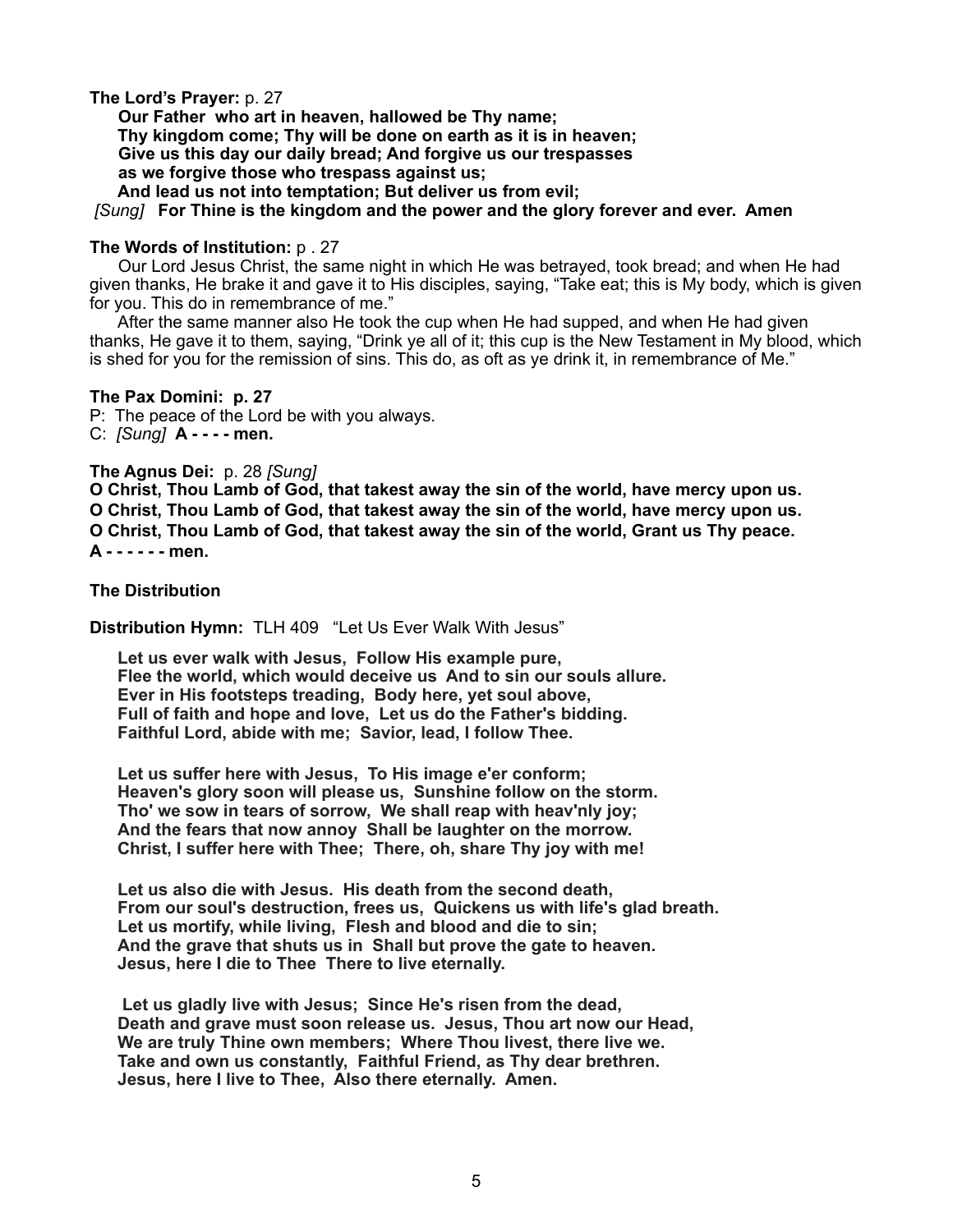#### **The Nunc Dimittus:** p. 29 *[sung]*

**Lord, now lettest Thou Thy servant depart in peace according to Thy Word, For mine eyes have seen Thy Salvation: which Thou hast prepared before the Face of all people, a Light to lighten the Gentiles and the Glory of Thy people Israel. Glory be to the Father and to the Son and to the Holy Ghost; As it was in the beginning, is now, and ever shall be, world without end. Amen.**

#### **The Thanksgiving:** p. 30

P: Oh, give thanks unto the Lord, for He is good.

C: *[Sung]* **And His mercy endureth forever.** 

#### **The Thanksgiving Prayer:** pp. 30-31

P: We give thanks to Thee, Almighty God, that You have refreshed us through this salutary gift; and we beseech You that of Your mercy You would strengthen us through the same in faith towards You and in fervent love toward one another; through Jesus Christ, our Lord, who liveth and reigneth with Thee and the Holy Ghost, ever one God, world without end.

C: *[Sung]* **A- - - - - men.** 

#### **The Benedicamus:** p. 31

- P: The Lord be with you.
- C: *[Sung]* **And with thy spirit.**
- P: Bless we the Lord.
- C: *[Sung]* **Thanks be to God.**

#### **The Benediction:** p. 31

 P: The Lord bless you and keep you, The Lord make His face shine upon you and be gracious unto you. The Lord lift up His countenance upon you and give you peace. C:*[Sung]* **Amen, Amen, Amen!**

**Closing Hymn:** TLH 207, vs. 4 "Like The Golden Sun Ascending"

**Thou hast died for my transgression, All my sins on Thee were laid; Thou hast won for me salvation, On the cross my debt was paid. From the grave I shall arise And shall meet Thee in the skies. Death itself is transitory; I shall lift my head in glory.**

#### **Silent Prayer Announcements**

#### **HAVE A BLESSED WEEK!**

\* \* \* \* \* \* \* \* \* \* \* \* \* \* \* \* \* \* \* \* \* \* \* \* \* \*

BAPTISM BIRTHDAYS: Schubert: Nathan Bohl, Cale Willson, Pastor Scheperle, Erik Gibson, Sean Gibson, Claire Henderson and Nicole Jones.

(NOTE: Please call or text Pastor with prayer requests and birthdays.)

ORGANISTS: Babbtown – Arline Mueller; Schubert – Samuel Luetkemeyer. USHERS this Sunday: Jerry Bartel and Mike Forbis. USHERS next Sunday: Jerry Bartel and Matt Belcher. COMMUNION ASSISTANT: Allan Forbis.

\* \* \* \* \* \* \* \* \* \* \* \* \* \* \* \* \* \* \* \* \* \* \* \* \* \*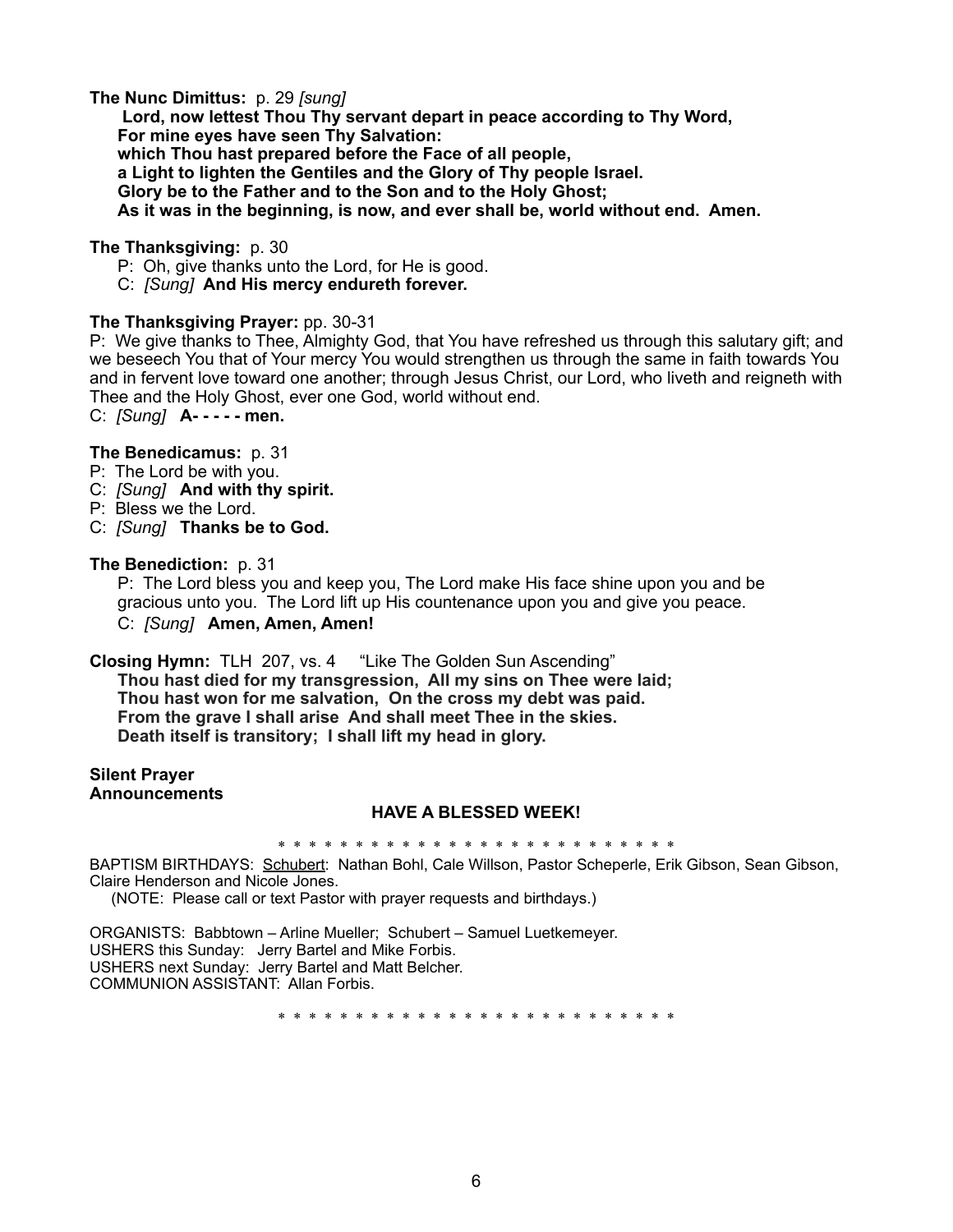A WARM WELCOME TO EACH OF YOU in the Name of our Risen Savior, Christ Jesus.

 Today we welcome Pastor Warren Brandt who is leading worship while Pastor and Paula are on vacation. We thank him for delivering the Gospel message to us today. A special greeting to our guests and those online. Christ is Risen!

NOTE: We are rejoicing and praying for Miguel (Rev. Barcelos) who has received a call to First Lutheran Church in Boston. He is scheduled to be ordained on June 4th . If you would like to send a card we will deliver it to him.

REMEMBER to Pick up your May newsletter or get it online and you May "Lutheran Witness".

Pastor will return from vacation on Thursday. If you have an emergency you can call an Elder or Pastor's mobile phone at 573-353-9540. Elders are: Dennis Luetkemeyer, Mark Russell, and Gene Walkenhorst.

NEXT SUNDAY: The Youth that are going to the National Youth Gathering are hosting a fundraising Pancake Breakfast following worship.

MAY 26: Ascension Worship at 7:00 p.m.

IN THANKSGIVING TO GOD and in celebration of families we are participating in the special Lutherans for Life Diaper Drive. Bring disposable diapers of any size to church between Mother's day and Father's Day as a way to thank your family for giving you life! Diapers collected will be distributed to ministries that help families.

VBS IS COMING: Plan to help. Invite your friends and neighbors. Come and enjoy, June 5-9. See attached flyers and volunteer sign-up. Thanks. This is an exciting VBS! Come and be a part of it!

LIFE THOUGHTS IN THE CHURCH YEAR: **–** Don't abortion and physician-assisted suicide call common—or worse—what God the Lord has made precious (Acts 11:9)? And should the transitory sorrows of surprise pregnancy or terminal diagnosis blind us to the joy and hope He has invested in every human being (John 16:21)? May our witness to the sanctity of all human lives begin to wipe away the tears from all eyes (Revelation 21:4) with the Gospel of Christ's salvation!

ATTENDANCE LAST SUNDAY: Babbtown, 22; Schubert, 108.

\* \* \* \* \* \* \* \* \* \* \* \* \* \* \* \* \* \* \* \* \* \* \* \* \* \*

**Thanks be to God that we have the opportunity to gather in worship each week. Make worship and Bible Study and the Lord's Supper a high priority in your life.** 

#### **Babbtown Schubert**

**8:00 a.m. Sunday Worship 9:15 a.m. Sunday School 9:10 a.m. Sunday School** 

# **and Bible Study 10:00 a.m. Worship Service**

\* \* \* \* \* \* \* \* \* \* \* \* \* \* \* \* \* \* \* \* \* \* \* \* \* \*

#### **Cover pic artwork: Test Acts**

**The Lutheran Hymnal:** St. Louis: Concordia Publishing House, © 1941.

Hymn #193: Scripture: 1 Corinthians 15:57; Christ the Lord is Risen Today; Author: Charles Wesley (1739, cento); Tune: Orientis partibus; Source: French Melody, (c1200, ad.).

Hymn #205: Scripture: Psalm 118:15; Greek: Άναστάσεως ήµέρα; The Day of Resurrection: Author: John of Damascus (c. 750); Tr.: John M. Neale ((1853, alt.); Tune: Lancashire; Composer: Henry Smart (1836).

Hymn #409: Scripture: John 11:16; German: Lasset un smit Jesu ziechen; Let Us Ever Walk with Jesus; Author: Sigismund von Birken (1653); Tr.: J. Adam Rimbach (1900); Tune: Lasset un smit Jesu zichen; Composer: Georg G. Boltze (1788).

Hymn #207: Scripture: Acts 2:32; Like the Golden Sun Ascending; Danish Title: Som den gyldne Sol frembryder; Author: Thomas Kingo (1689, cento) Tr: George T. Tygh (1908); Tune: Verde Munter; Composer: Johann Schop (1642).

**Bible Readings:** The Holy Bible, English Standard Version. ESV® Text Edition: 2016. Copyright © 2001 by [Crossway Bibles, a publishing](https://www.crossway.org/)  [ministry of Good News Publishers.](https://www.crossway.org/)

\* \* \* \* \* \* \* \* \* \* \* \* \* \* \* \* \* \* \* \* \* \* \* \* \*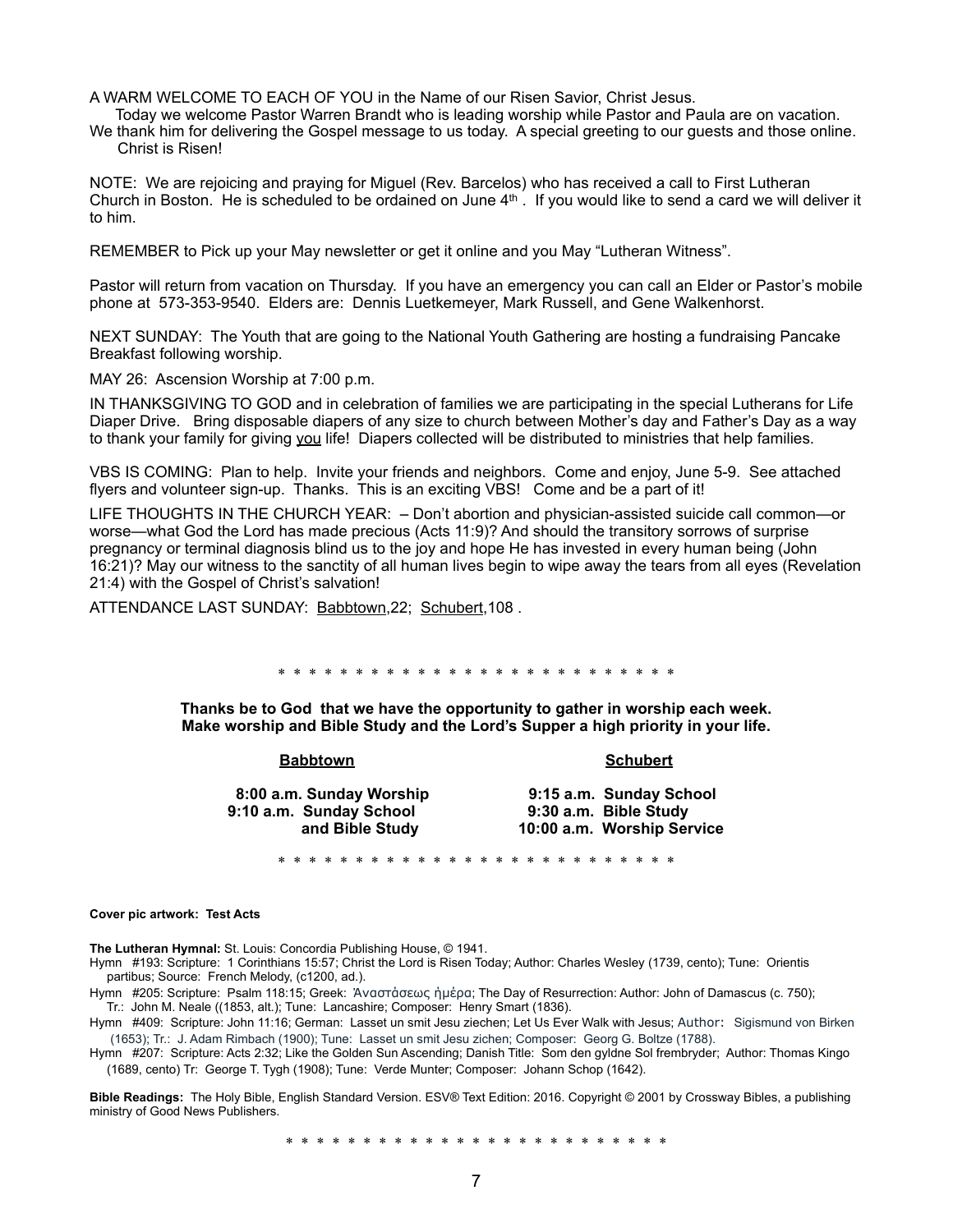

Make plans to stay after church for the

# **PANCAKE AND SAUSAGE BREAKFAST**

Next Sunday - May 22nd

Sponsored by Youth Group

Free will donations will go toward NYG trip to Houston

\* \* \* \* \* \* \* \* \* \* \* \* \* \* \* \* \* \* \* \* \* \* \* \* \* \*

# **CALVARY NEWS**

# **05-15-22**



**CALVARY INSIDER –** What happened at Calvary this week?

- Calvary's golf team competed in Districts on Monday. Congratulations to Jonathan Lieb for winning the individual district championship in consecutive year. Congratulations to the golf team on their 6th place finish out of 20 teams!
- Seniors were recognized Monday evening for their accomplishments throughout their time at Calvary, and they had their last day of regular classes on Friday.
- It was another active week of athletics at Calvary! Baseball defeated Higbee on Tuesday. Thursday through Saturday, 21 students participated in NASP Archery Nationals in Kentucky. Boys and Girls Track Sectionals took place on Saturday. Stay tuned for results!
- Calvary FFA hosted their annual Petting Zoo/Agriculture Day on Tuesday.
- The Junior class led a special field day Wednesday afternoon for the whole school.
- Students enjoyed the last game night of the school year on Friday.
- There was an open-house appreciation for Mrs. Mena to thank her for her years of service to Calvary families.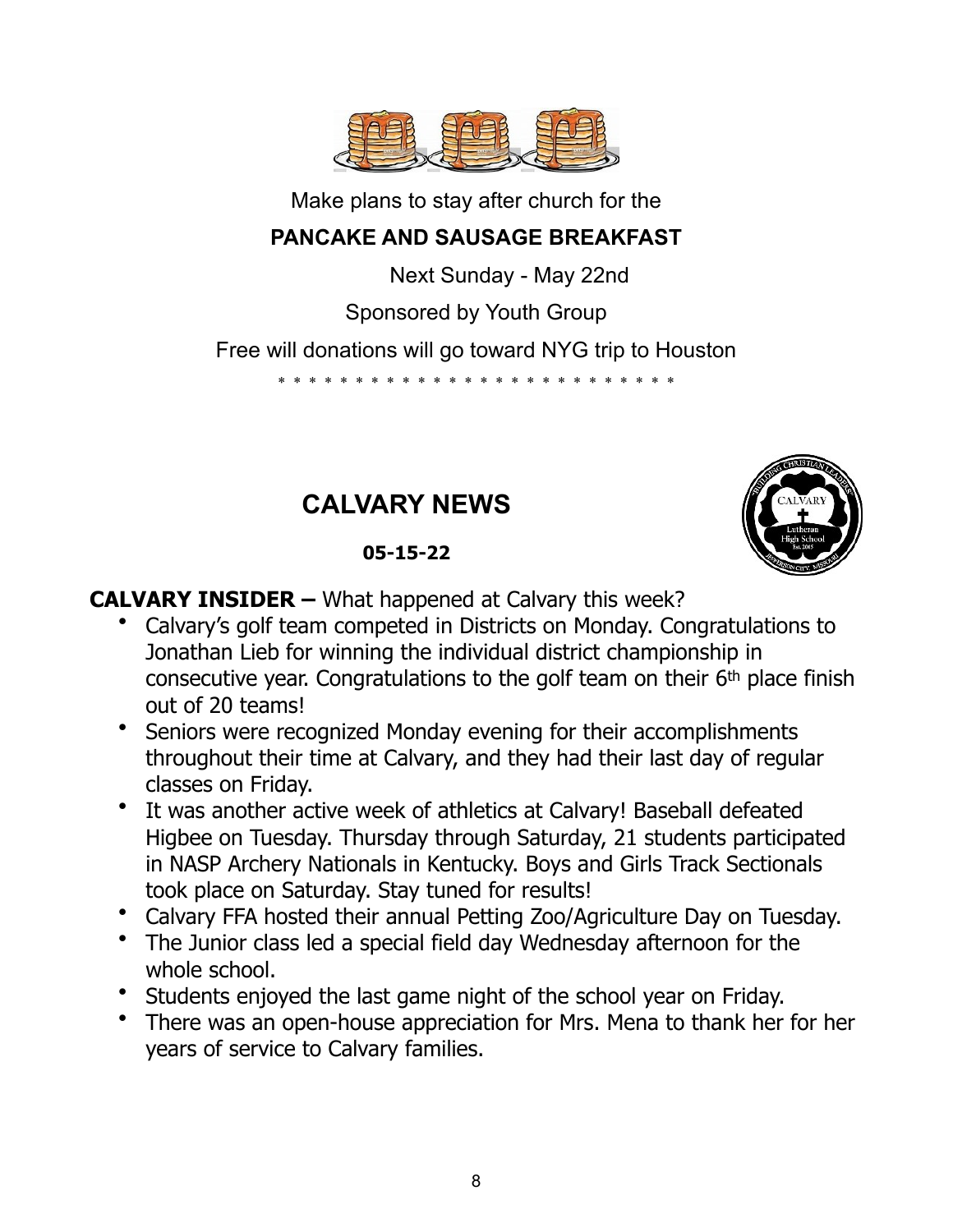#### **CALVARY NEWS (continued)**

### **LIONS ATHLETICS –** Upcoming sporting events – GO LIONS!!

- Mon-Tues, May 16-17 State Golf Tournament @ Rivercut Golf Course, **Springfield**
- Mon, May 16 @ 6:00 p.m. Baseball Districts @ Liberty Park in Sedalia v. Prairie Home/Bunceton
- Fri-Sat, May 20-21 State Track Meet @ Jefferson City High School

**SUMMER YOUTH BASEBALL –** 5<sup>th</sup> through 8<sup>th</sup> graders are invited to join us from 10:00 a.m. to 11:30a.m. on June 14th and 15th for Calvary's Youth Baseball Camp! Infield, outfield, hitting, pitching, and catching will all be covered. This event is free of charge. Please RSVP by calling the Calvary office at (573)638-0228 by Friday, June 10th.

**ALUMNI BASKETBALL HIATUS –** Due to major events in the lives of our alumni during the same weekend, Calvary will NOT host the CLHS Alumni Basketball Tournament this year.

**CALVARY BENEFIT GOLF TOURNAMENT** – Last chance to register your team for June 3 at Tanglewood! Flights will begin at 8:00 and 1:00. Space is limited! The afternoon flight is nearly full. Enjoy a great day of fun in support of Calvary students. calvarylhs.org/golftournament

**GRADUATION SERVICE FOR THE CLASS OF 2022** – Calvary's graduation worship service will be held on May 28, 10:00 am, at Calvary Lutheran High School. Join our 20 seniors as they, along with their families, praise God in celebration of this milestone.

**POSITION AVAILABLE –** Calvary is seeking a mission-minded head golf coach for the 2023 Spring season. Since responsibilities could begin this summer, we are inviting resumes now. Applicants should contact Erich Ahlers at principal@calvarylhs.org or Kerri Morris at [athletics@calvarylhs.org](mailto:athletics@calvarylhs.org) or call 573-638-0228. Resumes will be accepted until the position is filled.

**FINANCIAL PLANNING FOR CHRISTIAN EDUCATION** – As you make plans for Christian education for next school year, why not have a 529 fund in place? Missouri allows private K-12 tuition to be paid from a 529 fund. This is a great opportunity for families (or friends of a family) to contribute specifically to a student's education through state-tax deductible contributions. Qualified withdrawals for tuition expenses can happen now or well into the future. Call John Christman at (573)638-0228 or your financial advisor today to learn more.